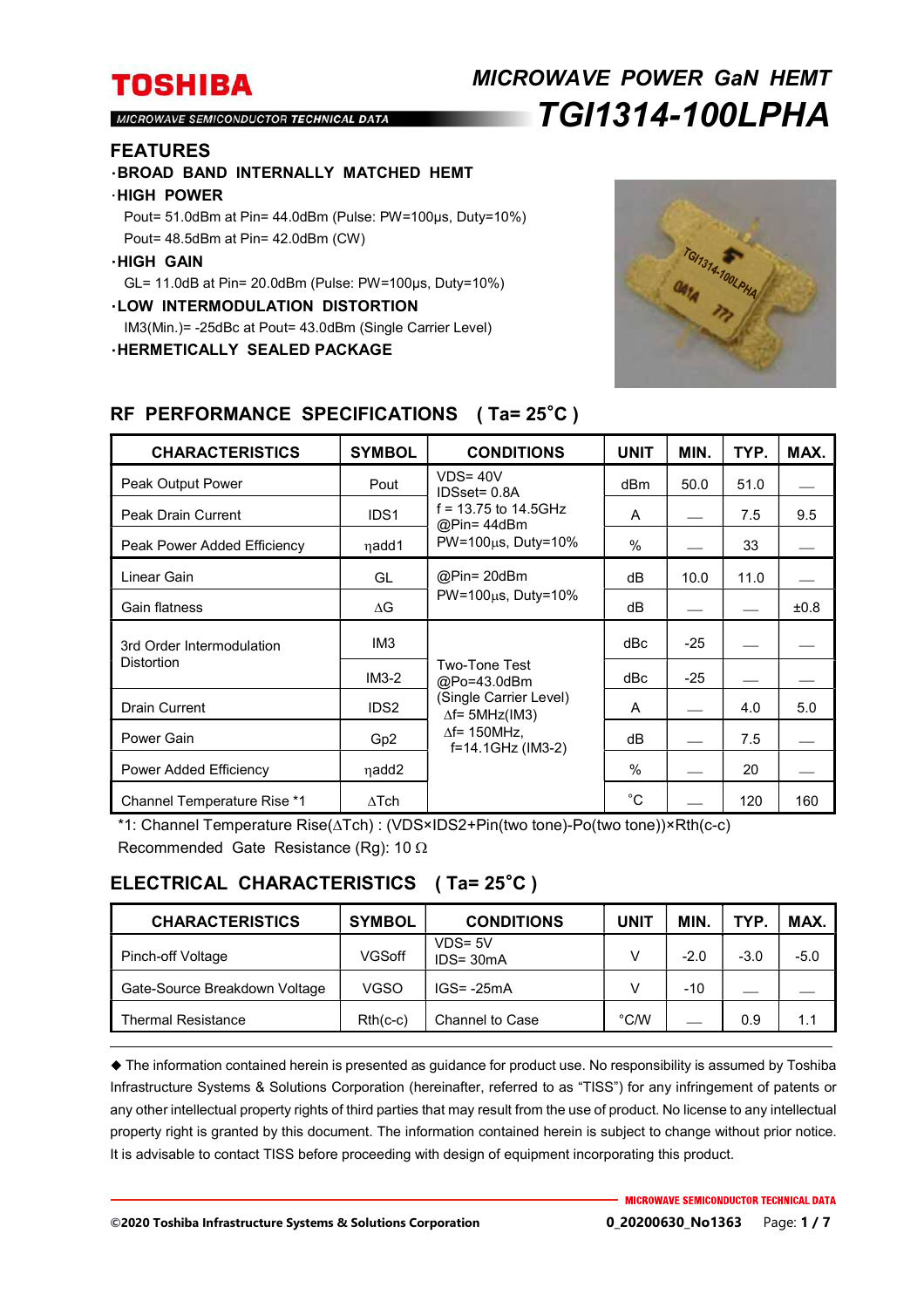### **ABSOLUTE MAXIMUM RATINGS ( Ta= 25**°**C )**

| <b>CHARACTERISTICS</b>             | <b>SYMBOL</b> | UNIT | <b>RATING</b>   |
|------------------------------------|---------------|------|-----------------|
| Drain-Source Voltage               | <b>VDS</b>    | v    | 50              |
| Gate-Source Voltage                | <b>VGS</b>    | v    | $-10$           |
| <b>Drain Current</b>               | <b>IDS</b>    | A    | 12.0            |
| Total Power Dissipation (Tc= 25°C) | PT            | w    | 182             |
| <b>Channel Temperature</b>         | Tch           | °C   | 225             |
| Storage Temperature                | Tstg          | °C.  | $-65$ to $+175$ |

### **PACKAGE OUTLINE (7-AA13A)**



### **HANDLING PRECAUTIONS FOR PACKAGE MODEL**

Soldering iron should be grounded and the operating time should not exceed 10 seconds at 260°C or 3 seconds at 350°C.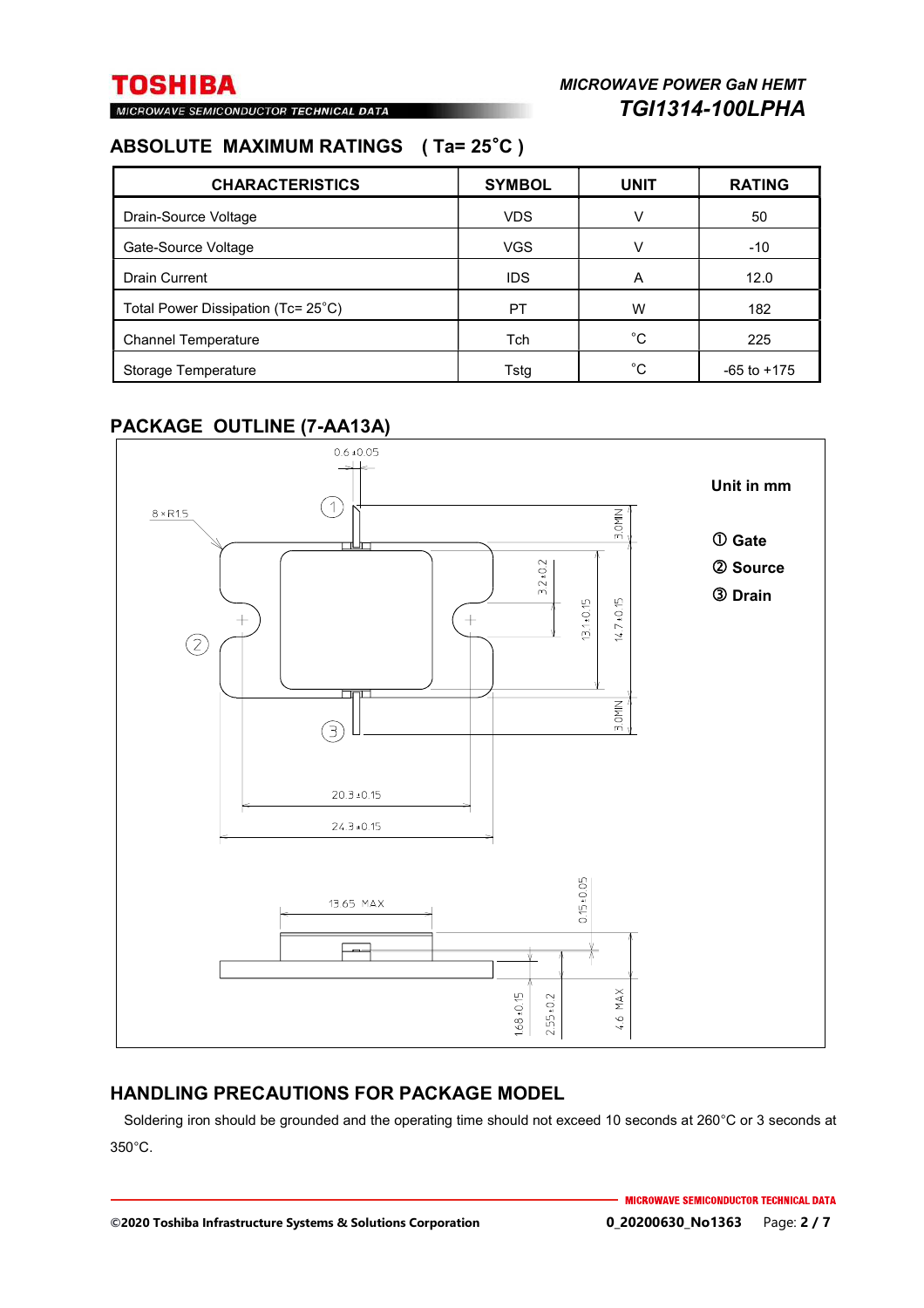MICROWAVE SEMICONDUCTOR TECHNICAL DATA

#### ・**Pout , Gain , PAE , IDS vs. Pin (Pulse: PW=100us, Duty=10%)**

VDS= 40 V, IDSset= 0.8 A, f= 13.75, 14.1, 14.5 GHz, Ta= +25 ℃





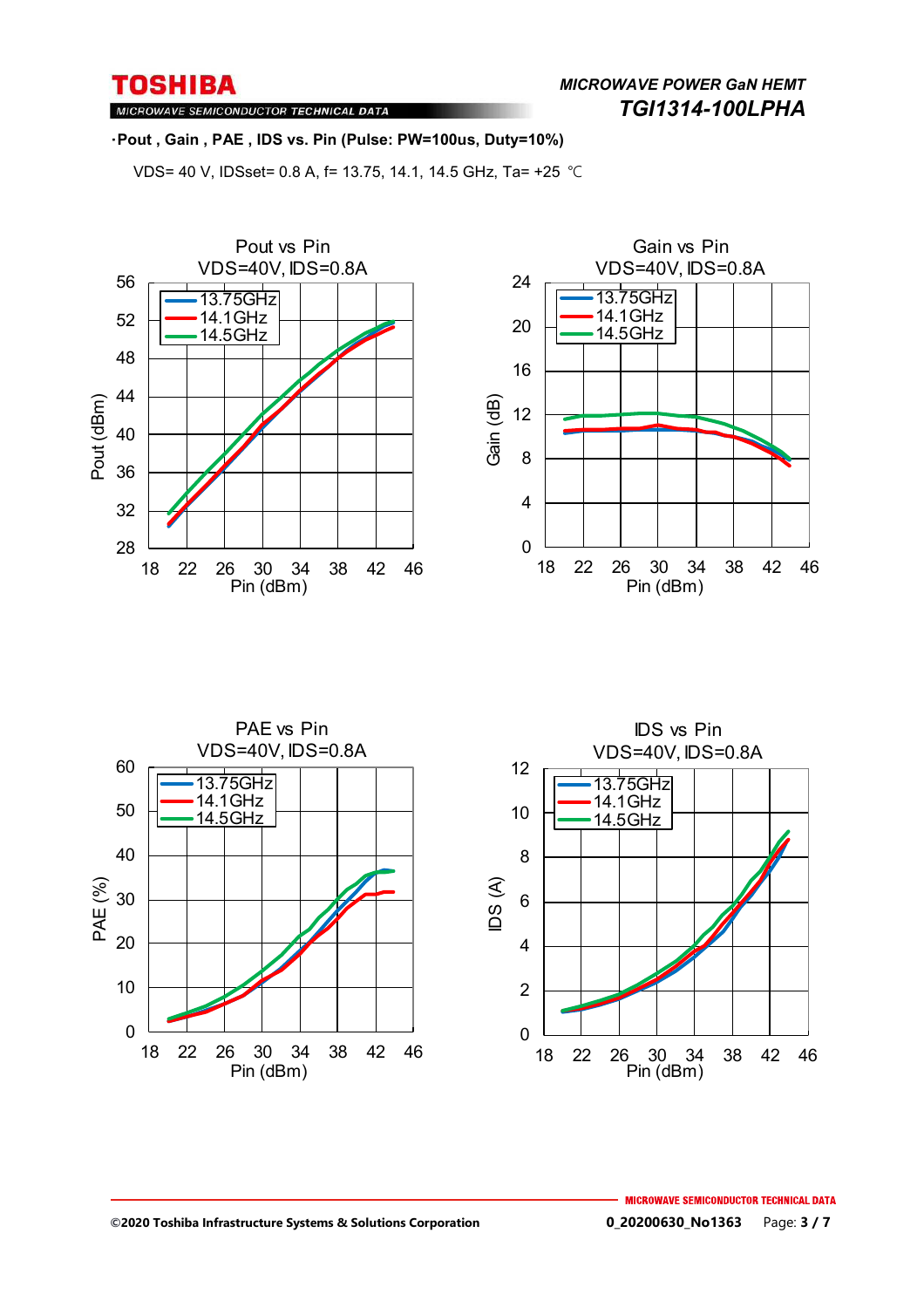*MICROWAVE POWER GaN HEMT TGI1314-100LPHA* 

## MICROWAVE SEMICONDUCTOR TECHNICAL DATA

・**Pout , Gain , PAE , IDS vs. Pin (CW)**

VDS= 40 V, IDSset= 0.8 A, f= 13.75, 14.1, 14.5 GHz, Ta= +25 ℃







#### **©2020 Toshiba Infrastructure Systems & Solutions Corporation 0\_20200630\_No1363** Page: **4 / 7**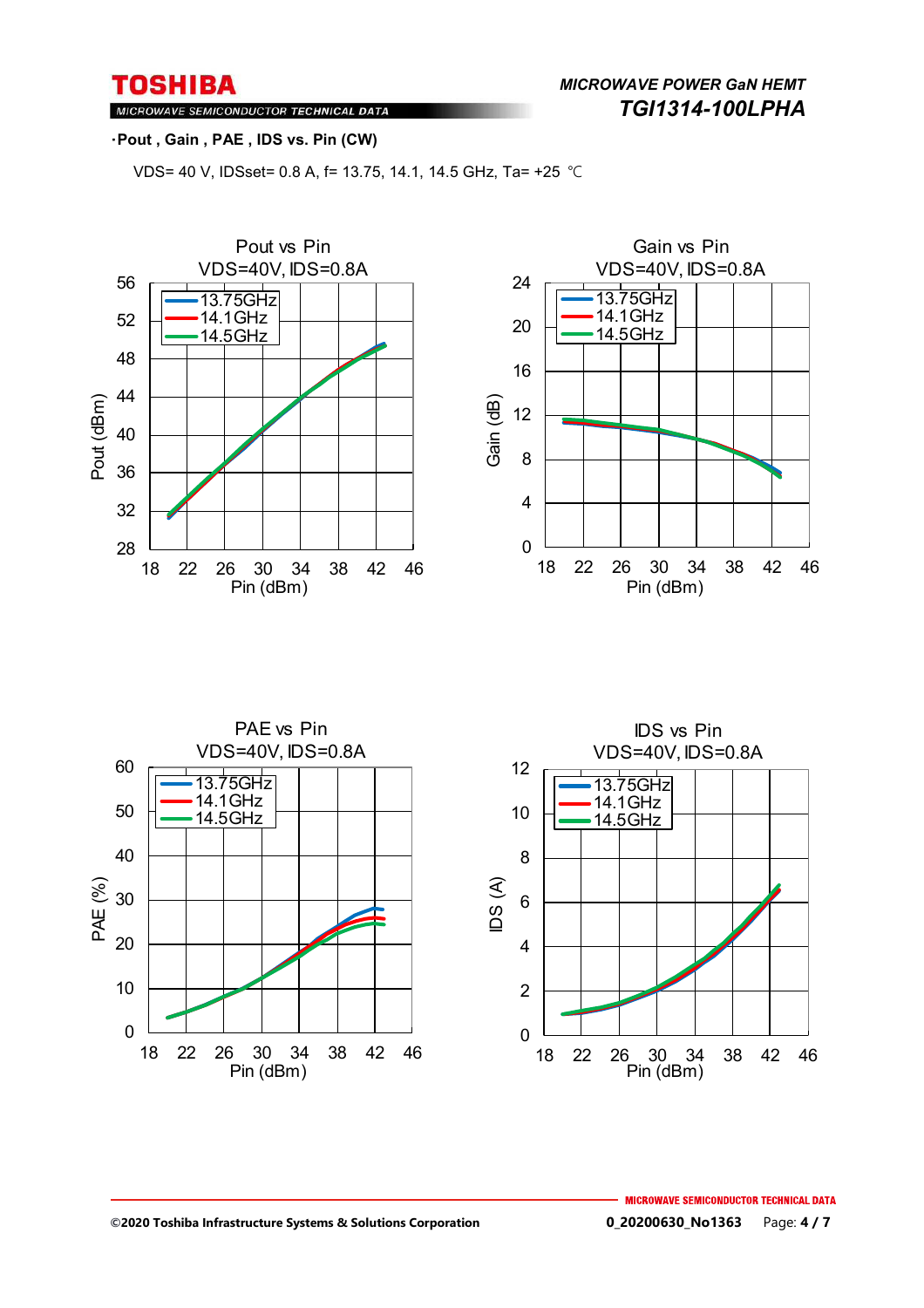*MICROWAVE POWER GaN HEMT TGI1314-100LPHA* 

### MICROWAVE SEMICONDUCTOR TECHNICAL DATA

#### ・**IM3, IM5 vs. Pout**

VDS= 40 V, IDSset= 0.8 A, f= 13.75, 14.1, 14.5 GHz, Δf= 5 MHz , Ta= +25 ℃



#### ・**IM3-2 vs. Pout**

VDS= 40 V, IDSset= 0.8 A, f= 14.1 GHz, Δf= 150 MHz , Ta= +25 ℃

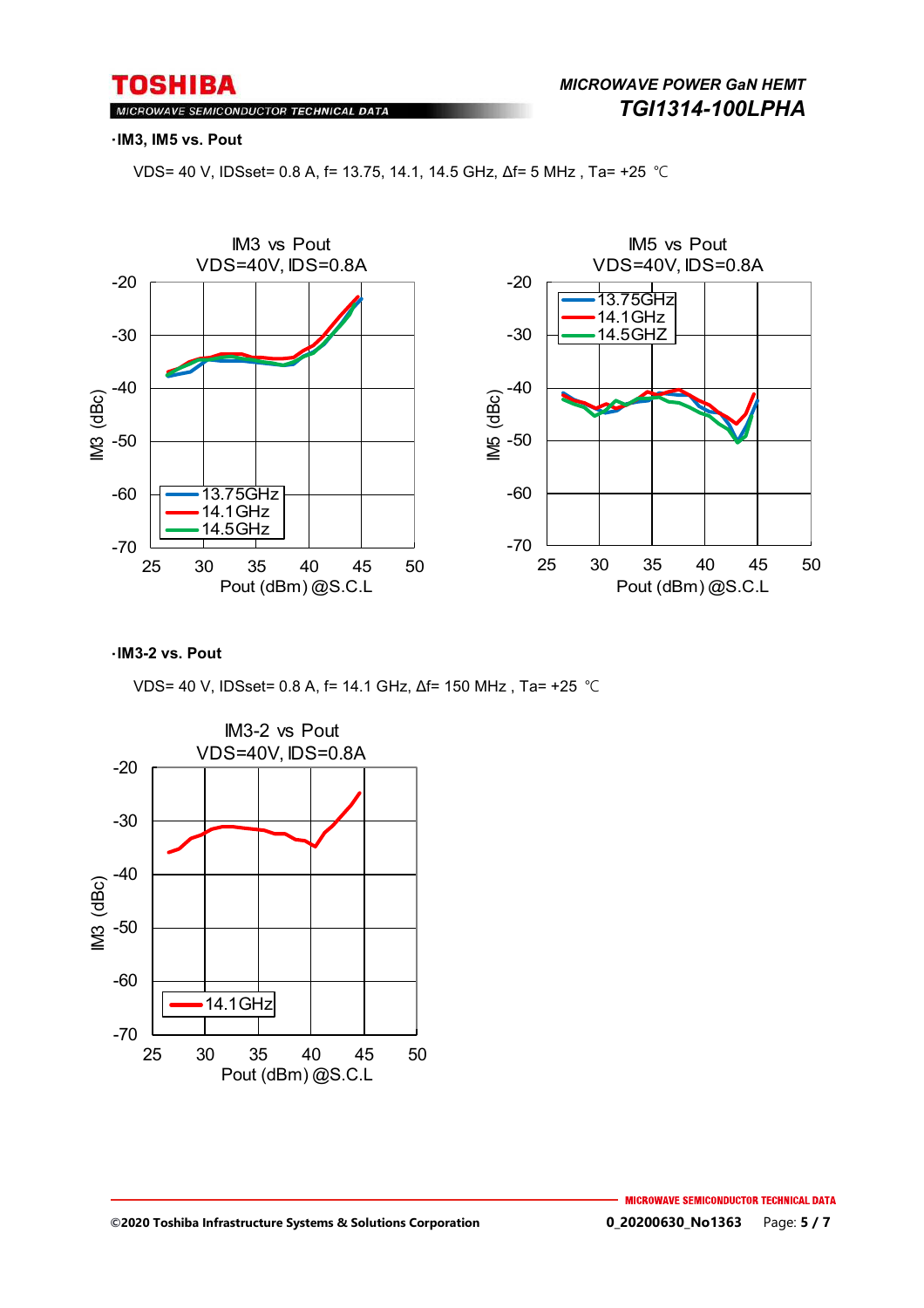$M$ ROWAVE SEMICONDUCTOR TECHNICAL DATA

### *MICROWAVE POWER GaN HEMT TGI1314-100LPHA*

#### ・**S-Parameters**

VDS= 40 V, IDSset= 0.8 A, f= 12.0 to 16.0 GHz, Ta= +25 ℃